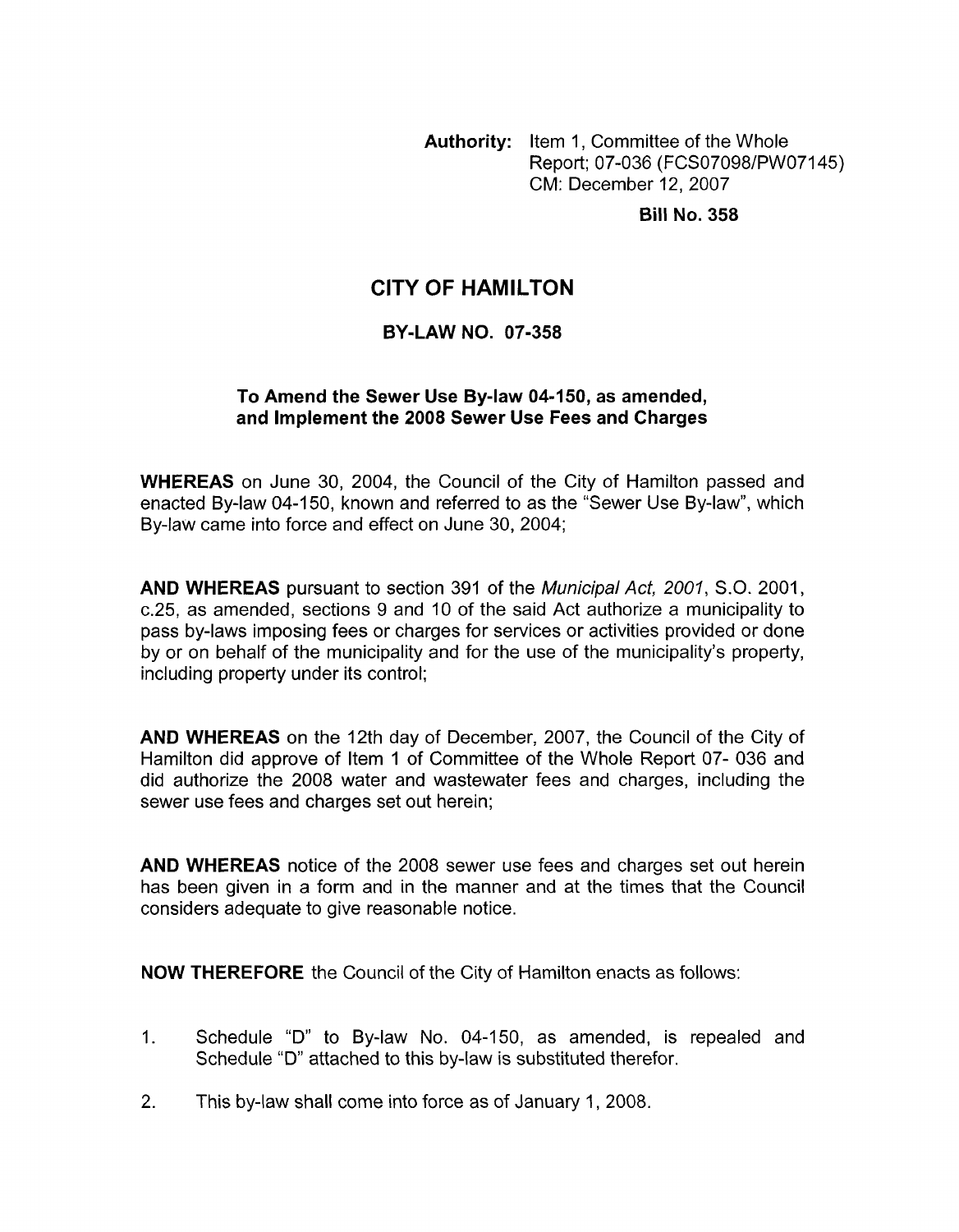**3.** In all other respects, the contents of By-law 04-150, as amended, are hereby confirmed as unchanged.

**PASSED AND ENACTED** this 12th day of December, 2007

ugr Fred Eisenberger

**Cevin C. Christenson** Mayor City Clerk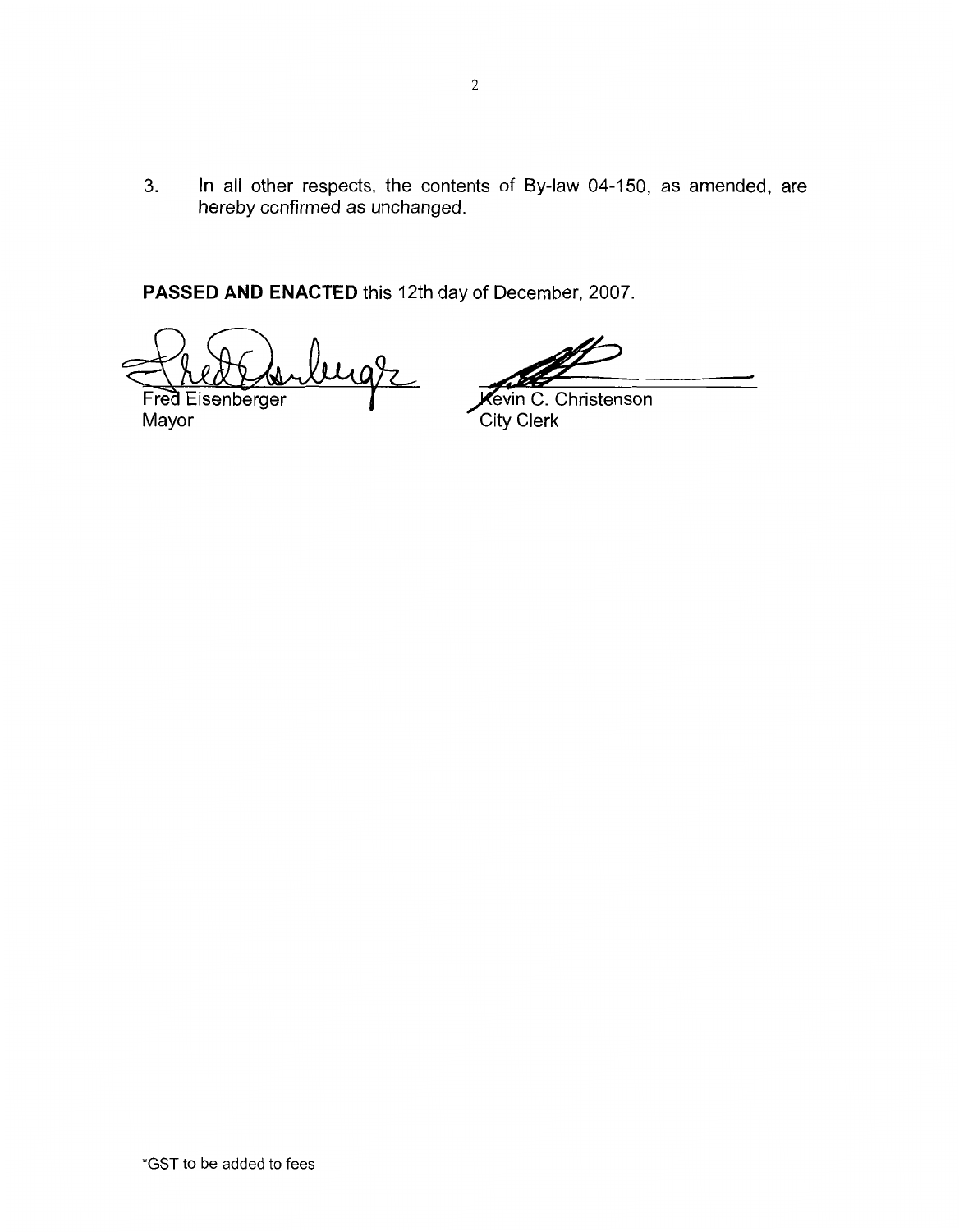### **SCHEDULE D**

# SCHEDULE OF FEES<br>EFFECTIVE JANUARY 1<sup>ST</sup>, 2008

1. Annual permit to discharge hauled sewage  $$257.69*$ 

2. (a) Discharge fees for hauled sewage generated inside the City of Hamilton:

| <b>Volume of Hauled Sewage Vehicle</b>                                                          |                                                                                | Fee for<br>discharge:<br>compliant | Fee for<br>discharge: non-<br>compliant |
|-------------------------------------------------------------------------------------------------|--------------------------------------------------------------------------------|------------------------------------|-----------------------------------------|
| Up to 1000 imperial                                                                             | Up to 4.54 $\mathrm{m}^3$ or                                                   |                                    |                                         |
| gallons or any part<br>thereof                                                                  | any part thereof                                                               | $$38.78*$                          | \$38.78*                                |
| Greater than 1000<br>imperial gallons but<br>less than or equal to<br>3500 imperial<br>gallons  | Greater than 4.54<br>$m3$ but less than<br>or equal to 15.9<br>m <sup>3</sup>  | $$38.78*$                          | $$77.56*$                               |
| Greater than 3500<br>imperial gallons but<br>less than or equal to<br>5000 imperial<br>gallons  | Greater than 15.9<br>$m3$ but less than<br>or equal to 22.7<br>m <sup>3</sup>  | $$77.56*$                          | $$116.34*$                              |
| Greater than 5000<br>imperial gallons but<br>less than or equal to<br>8000 imperial<br>gallons  | Greater than 22.7<br>$m3$ but less than<br>or equal to 36.3<br>m <sup>3</sup>  | $$116.34*$                         | \$193.89*                               |
| Greater than 8000<br>imperial gallons but<br>less than or equal to<br>10000 imperial<br>gallons | Greater than 36.3<br>$m3$ but less than<br>or equal to 45.43<br>m <sup>3</sup> | $$155.12*$                         | \$232.67*                               |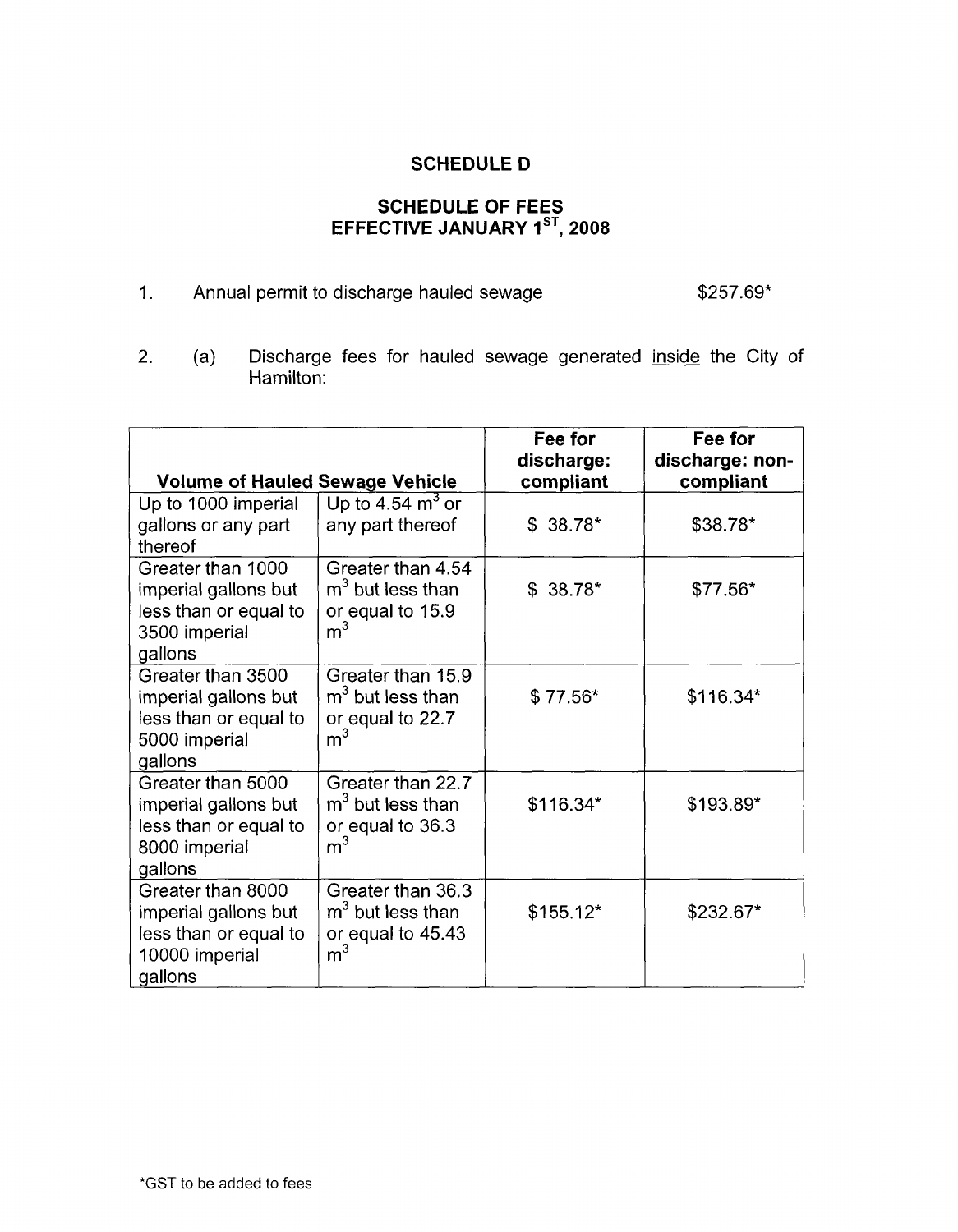| <b>Volume of Hauled Sewage Vehicle</b>                                                       |                                                                                      | Fee for all discharges<br>from outside the City:<br>compliant and non-<br>compliant |
|----------------------------------------------------------------------------------------------|--------------------------------------------------------------------------------------|-------------------------------------------------------------------------------------|
| Up to 1000 imperial<br>gallons or any part<br>thereof                                        | Up to 4.54 $m3$ or any part<br>thereof                                               | $$77.56*$                                                                           |
| Greater than 1000<br>imperial gallons but<br>less than or equal to<br>3500 imperial gallons  | Greater than 4.54 m <sup>3</sup> but<br>less than or equal to 15.9<br>m <sup>3</sup> | $$155.12*$                                                                          |
| Greater than 3500<br>imperial gallons but<br>less than or equal to<br>5000 imperial gallons  | Greater than 15.9 m <sup>3</sup> but<br>less than or equal to 22.7<br>m <sup>3</sup> | \$232.67*                                                                           |
| Greater than 5000<br>imperial gallons but<br>less than or equal to<br>8000 imperial gallons  | Greater than 22.7 m <sup>3</sup> but<br>less than or equal to 36.3<br>m <sup>3</sup> | \$387.79*                                                                           |
| Greater than 8000<br>imperial gallons but<br>less than or equal to<br>10000 imperial gallons | Greater than 36.3 m <sup>3</sup> but<br>less than or equal to<br>45.43 $m3$          | $$465.45*$                                                                          |

(b) Discharge fees for hauled sewage generated outside the City of Hamilton:

# c) Holding Tanks of Recreational Vehicles \$ 5.10\*

## 3. Overstrength Discharge Fees

| Parameter                  | Fee (cents/kg) |  |
|----------------------------|----------------|--|
| <b>B.O.D.</b>              | $$0.6186*$     |  |
| <b>Suspended Solids</b>    | $$0.4949*$     |  |
| <b>Phenolic Compounds</b>  | $$0.6186*$     |  |
| Solvent Extractable Matter | $$0.5196*$     |  |
| Kjeldahl Nitrogen          | \$1.8837*      |  |
| Phosphorus                 | $$1.3252*$     |  |